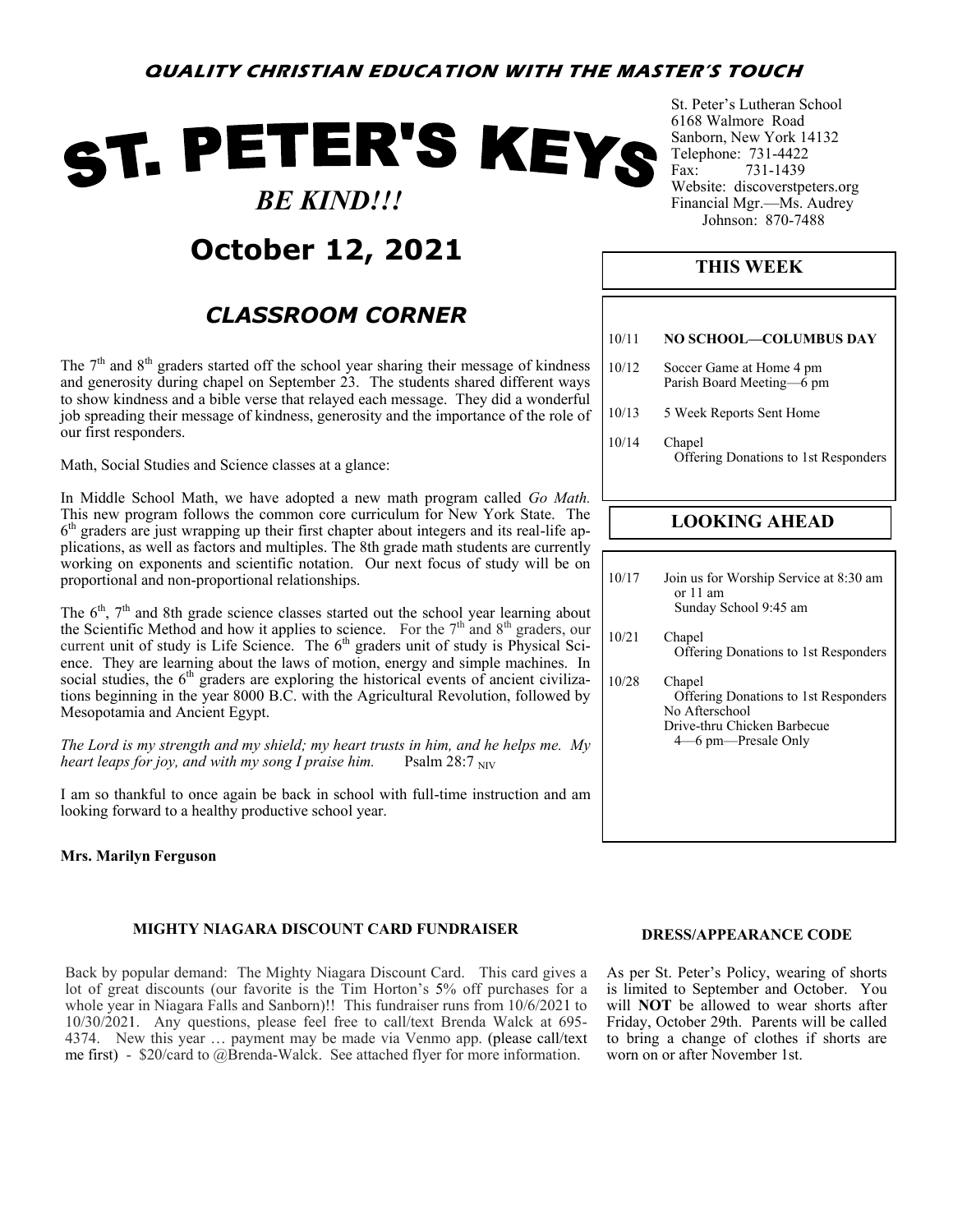#### **CHIAVETTA'S DRIVE-THRU CHICKEN BBQ**

St. Peter's Lutheran School will be having a Chiavetta's Drive-thru Chicken Barbecue on Thursday, October 28th from 4—6 pm. See attached flyer for more information.

#### **TRUNK OR TREAT**

**Date:** Sunday, October 24, 2021 (Subject to change if Covid-19 guidelines change.)

**Time:** 4:00-6:00 pm (Vehicle participants will be given a time to arrive.)

**Location:** St. Peter's Church Parking Lot/Cemetery (Vehicle participants will be notified of where to park.)

**Participation:** St. Peter's Lutheran Church will be hosting a private event for our current St. Peter's School and Church Families. See sign up sheet below.

**TRUNKERS**: We will be having a limited number of vehicles in order to follow social distancing guidelines. We are asking for people to sign up in advance if you would like to participate by decorating a vehicle. Please contact Lynette Kroening at 310- 7862 as soon as possible to secure your spot. We will NOT be able to accept any vehicles that aren't preregistered.

**TREATERS:** If your child will be participating in this event, we ask that you text Lynette at 310-7862 with the number of children that will attend. It is extremely important that we have cooperation from everyone in attendance. We have the following guidelines in place:

- Children MUST be accompanied by an adult at all times and follow the flow of foot traffic from one vehicle to the next.
- TRUNKERS should provide their own candy. Bags will be provided.
- Families are to park in the church parking lot (or at school if there is no room.)

We ask that once your children have finished passing through the line that you go directly to your car. There shouldn't be any lingering or gathering of groups.

We are doing our best to plan an event that will be fun for the kids, while practicing social distancing to keep everyone safe. Your cooperation in helping us to be compliant is needed. The state continues to monitor events that are being held. Our wish is to follow the guidelines that have been established.

#### **Thank you for helping us make this a fun and special event for our school and church families.**